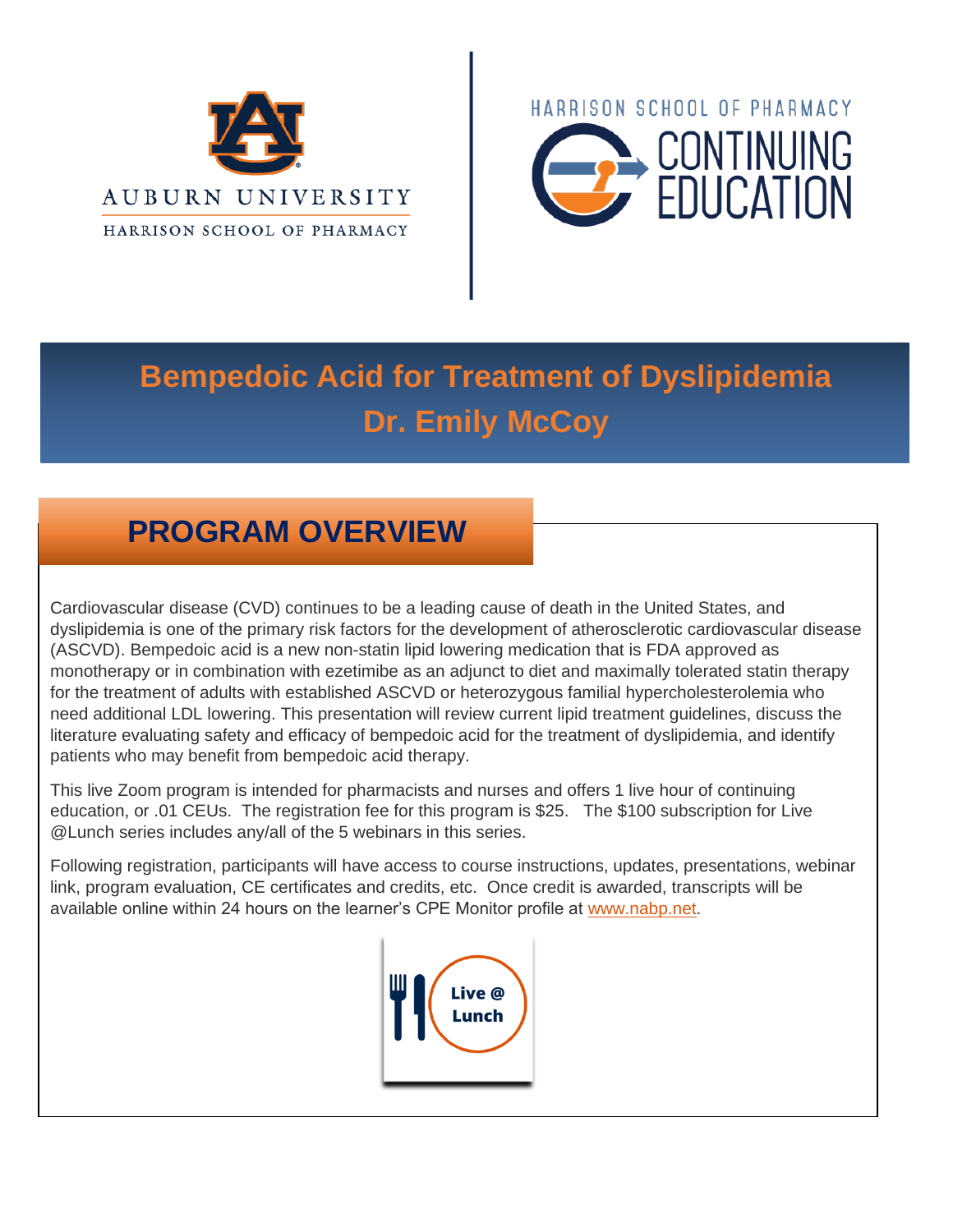## **FACULTY DISCLOSURES**

Programming in with AUHSOP is in any way involved, whether as sole provider or joint-providership, shall exhibit fair content balance, providing the audience with information of multiple perspectives from which to form a professional opinion. In addition, the fair balance will assure than information provided does not discuss since commercial product. Brand names of all products included in the content may be mentioned for identification purposes only. Presenters in any continuing education offering will acknowledge and disclose any affiliation with the provider and such information will be made available to the audience. Faculty disclosures will also be included on an introductory slide during the presentation. Dr. McCoy has no actual or potential conflict of interest in relation to this program.

## **ACCREDITATION INFORMATION**



The Auburn University Harrison School of Pharmacy is accredited by the Accreditation Council for Pharmacy Education as a provider for continuing pharmacy education; credits are recognized nationwide. The Universal Activity Number for this knowledgebased program is **0001-0000-21-004-H01-P.** Release Date: 04/01/2021 Expiration Date: 04/01/2024

#### **ACTIVITY COMPLETION**

To complete the steps for CE credit, each attendee will be required to access and review program materials located within the online course, view the recorded webinar, complete the quiz and program evaluation within the online course, and claim credit within the course. Please contact [hsopce@auburn.edu](mailto:hsopce@auburn.edu) if you have any questions or needs related to this online CE program.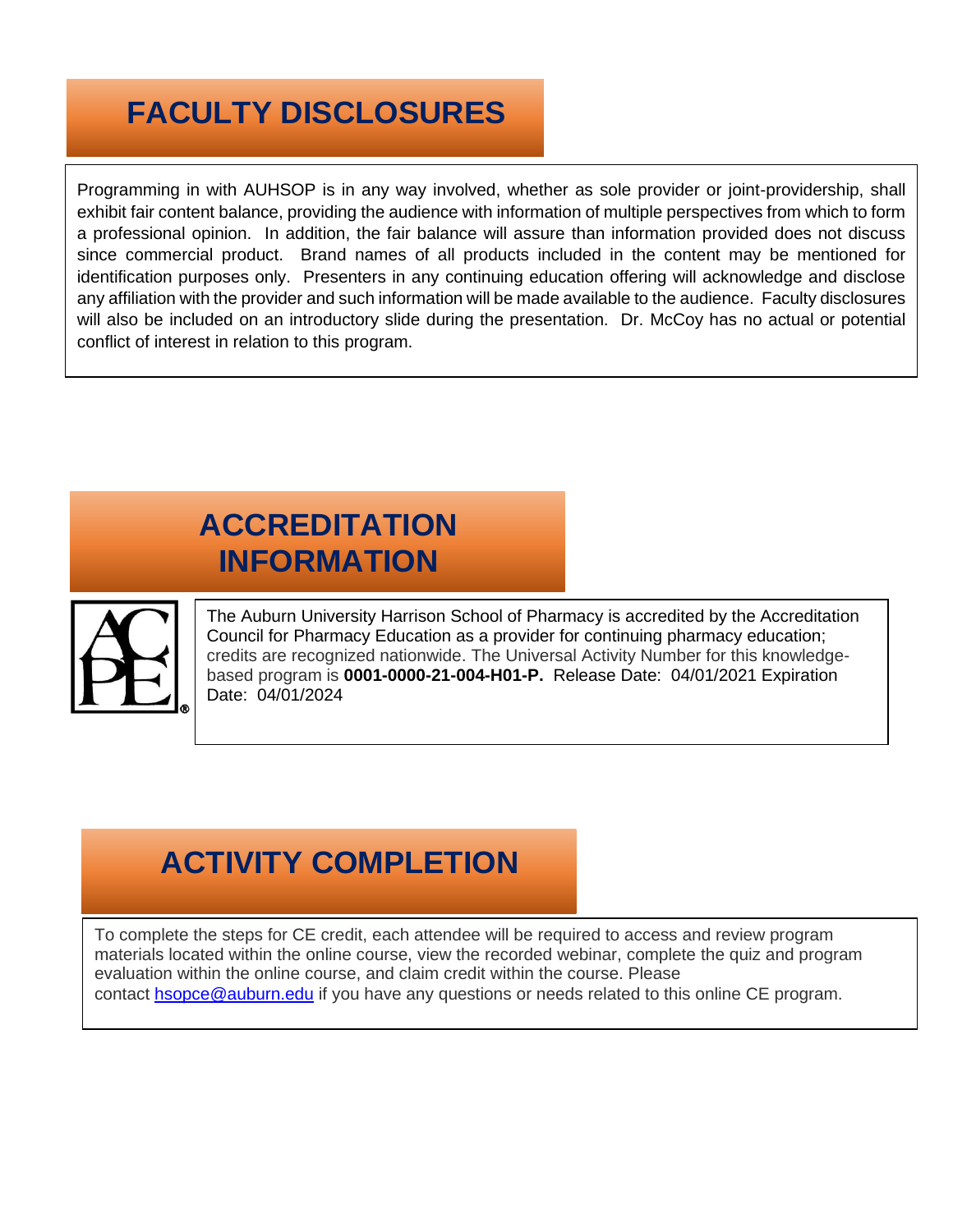## **LEARNING OBJECTIVES**

- Evaluate the current evidence regarding the efficacy and safety of bempedoic acid for LDL-C lowering in patients with dyslipidemia.
- Discuss the role in therapy of bempedoic acid for treatment of dyslipidemia.
- Identify patients who would be appropriate candidates for use of bempedoic acid based on current lipid guideline recommendations for non-statin therapy.

## **FACULTY BIO**

**Emily McCoy**, Pharm.D., BCACP is an Associate Clinical Professor in the Auburn University Harrison School of Pharmacy's Department of Pharmacy Practice and an Adjunct Assistant Professor in the Department of Internal Medicine at the University of South Alabama College of Medicine.

Dr. McCoy graduated with her Doctor of Pharmacy degree from the University of Tennessee Health Science Center in Memphis, Tennessee in 2008. She completed a residency in ambulatory care with a focus in academia in Memphis with the UT-St. Francis Family Medicine residency program and became Board Certified in Ambulatory Care Pharmacy (BCACP) in 2011. Dr. McCoy joined the Auburn faculty in August 2009 and is currently heavily involved in the development, delivery, and coordination of the Practice Ready Curriculum, serving as the course coordinator for the P2 Fall semester.

Dr. McCoy is active in several national pharmacy organizations including the American Society of Health-System Pharmacists (ASHP), American Association of Colleges of Pharmacy (AACP), and the American College of Clinical Pharmacy (ACCP). She also currently serves as faculty for the ACCP/ASHP Ambulatory Care Prep Course for those wishing to become BCACP.

#### **Practice Site**

Dr. McCoy currently practices as a clinical pharmacy specialist at the USA Mobile Diagnostic Center at the Commons internal medicine clinic in Mobile, Alabama. At this practice site, Dr. McCoy practices in an interprofessional collaborative environment, providing education and management for patients with diabetes, hypertension, dyslipidemia, and cardiovascular risk reduction. Her research is also focused in these areas, with research projects evaluating the impact of pharmacist management on diabetes control in an interdisciplinary setting, pharmacist management of insulin pumps, and adherence to cardiovascular guideline recommendations.